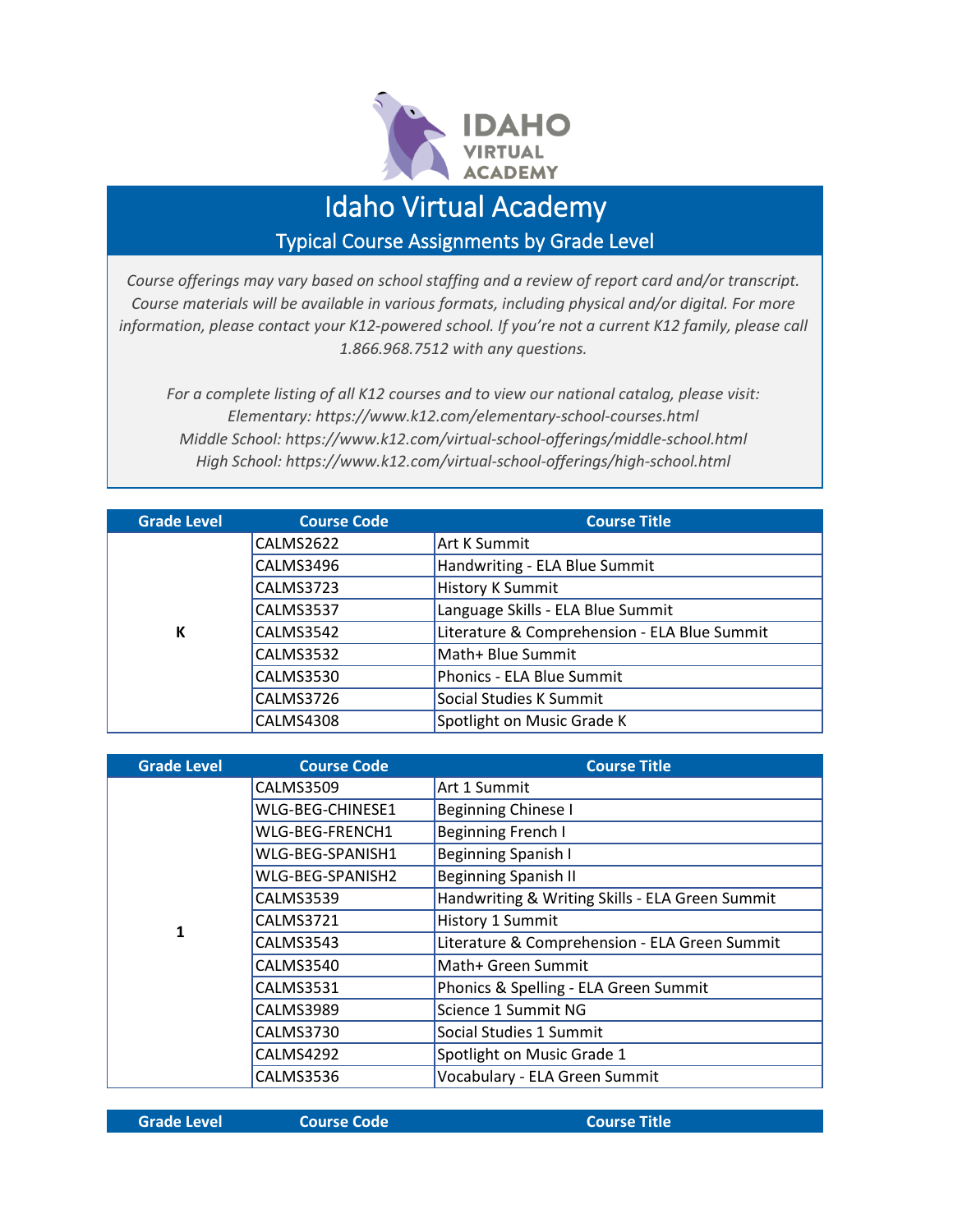|   | CALMS3514        | Art 2 Summit                     |
|---|------------------|----------------------------------|
|   | WLG-BEG-CHINESE1 | <b>Beginning Chinese I</b>       |
|   | WLG-BEG-FRENCH1  | Beginning French I               |
|   | WLG-BEG-SPANISH1 | Beginning Spanish I              |
| 2 | WLG-BEG-SPANISH2 | <b>Beginning Spanish II</b>      |
|   | <b>CALMS5399</b> | <b>ELA 2 Summit</b>              |
|   | CALMS5368        | Math 2 Summit                    |
|   | CALMS3996        | Science 2 Summit NG              |
|   | CALMS5912        | Social Studies Grade 2 Summit ED |
|   | CALMS4293        | Spotlight on Music Grade 2       |

| <b>Grade Level</b> | <b>Course Code</b> | <b>Course Title</b>              |
|--------------------|--------------------|----------------------------------|
|                    | CALMS3526          | Art 3 Summit                     |
|                    | WLG-BEG-CHINESE1   | <b>Beginning Chinese I</b>       |
|                    | WLG-BEG-FRENCH1    | <b>Beginning French I</b>        |
|                    | WLG-BEG-SPANISH1   | Beginning Spanish I              |
| 3                  | WLG-BEG-SPANISH2   | <b>Beginning Spanish II</b>      |
|                    | CALMS3648          | ELA 3 Summit                     |
|                    | <b>CALMS3610</b>   | Math 3 Summit                    |
|                    | CALMS5457          | Science 3 Summit NGE2            |
|                    | <b>CALMS5950</b>   | Social Studies Grade 3 Summit ED |
|                    | CALMS4295          | Spotlight on Music Grade 3       |

| <b>Grade Level</b> | <b>Course Code</b> | <b>Course Title</b>         |
|--------------------|--------------------|-----------------------------|
|                    | <b>CALMS3533</b>   | Art 4 Summit                |
|                    | WLG-BEG-CHINESE1   | <b>Beginning Chinese I</b>  |
|                    | WLG-BEG-FRENCH1    | Beginning French I          |
|                    | WLG-BEG-SPANISH1   | Beginning Spanish I         |
| 4                  | WLG-BEG-SPANISH2   | <b>Beginning Spanish II</b> |
|                    | <b>CALMS3650</b>   | <b>ELA 4 Summit</b>         |
|                    | <b>CALMS5955</b>   | Idaho Studies 4 Summit ED   |
|                    | <b>CALMS3612</b>   | Math 4 Summit               |
|                    | <b>CALMS5458</b>   | Science 4 Summit NGE2       |
|                    | CALMS4298          | Spotlight on Music Grade 4  |

| <b>Grade Level</b> | <b>Course Code</b> | <b>Course Title</b>                  |
|--------------------|--------------------|--------------------------------------|
|                    | WLG-BEG-CHINESE1   | Beginning Chinese I                  |
|                    | WLG-BEG-FRENCH1    | Beginning French I                   |
|                    | WLG-BEG-SPANISH1   | Beginning Spanish I                  |
|                    | WLG-BEG-SPANISH2   | <b>Beginning Spanish II</b>          |
| 5                  | <b>CALMS3535</b>   | Early American Art Summit            |
|                    | CALMS2629          | <b>Early American History Summit</b> |
|                    | <b>CALMS3652</b>   | <b>ELA 5 Summit</b>                  |
|                    | CALMS3614          | Math 5 Summit                        |
|                    | CALMS5459          | Science 5 Summit NGE2                |
|                    | CALMS4302          | Spotlight on Music Grade 5           |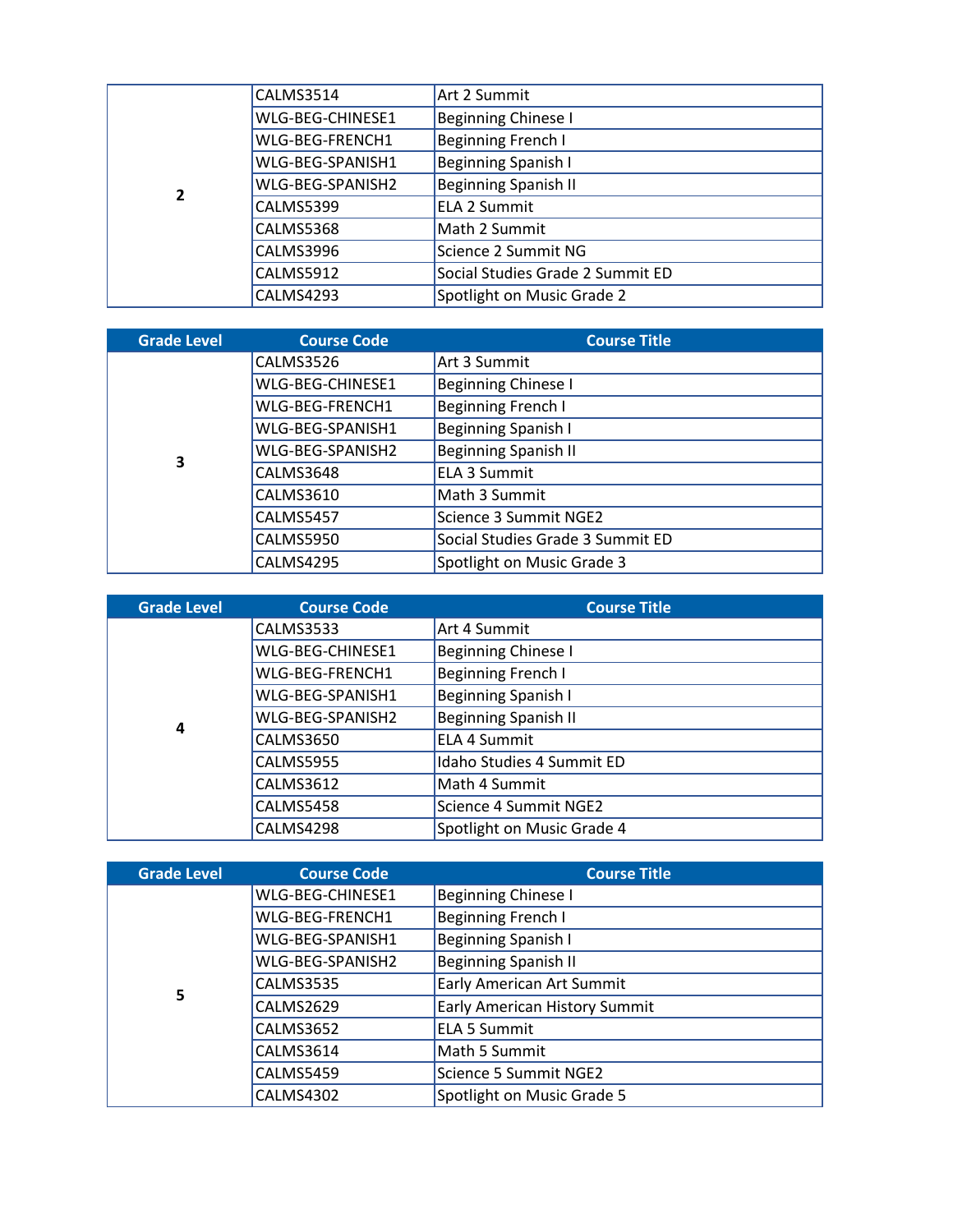| <b>Grade Level</b> | <b>Course Code</b> | <b>Course Title</b>                       |
|--------------------|--------------------|-------------------------------------------|
|                    | D-ENG-06AE3-KN     | ENG06AE3 Summit Language Arts 6           |
|                    | D-ENG-06BE3-KN     | ENG06BE3 Summit Language Arts 6           |
| 6                  | D-HST-06AV1-K      | HST06A Summit American History Since 1865 |
|                    | D-HST-06BV1-K      | HST06B Summit American History Since 1865 |
|                    | D-MTH-06AE3-K      | MTH06AE3 Summit Math 6                    |
|                    | D-MTH-06BE3-K      | MTH06BE3 Summit Math 6                    |
|                    | D-SCI-06ADE3-K     | SCI06ADE3 Summit Earth Science            |
|                    | D-SCI-06BDE3-K     | SCI06BDE3 Summit Earth Science            |

| <b>Grade Level</b> | <b>Course Code</b> | <b>Course Title</b>                    |
|--------------------|--------------------|----------------------------------------|
|                    | D-ENG-07AE3-KN     | <b>ENG07AE3 Summit Language Arts 7</b> |
|                    | D-ENG-07BE3-KN     | <b>ENG07BE3 Summit Language Arts 7</b> |
|                    | D-HST-07AV1-K      | HST07A Summit World History I          |
|                    | D-HST-07BV1-K      | HST07B Summit World History I          |
|                    | D-MTH-07AE3-K      | MTH07AE3 Summit Math 7                 |
|                    | D-MTH-07BE3-K      | MTH07BE3 Summit Math 7                 |
|                    | D-SCI-07ADE3-K     | SCI07ADE3 Summit Life Science          |
|                    | D-SCI-07BDE3-K     | SCI07BDE3 Summit Life Science          |

| <b>Grade Level</b> | <b>Course Code</b> | <b>Course Title</b>                    |
|--------------------|--------------------|----------------------------------------|
|                    | D-ENG-08AE3-KN     | <b>ENG08AE3 Summit Language Arts 8</b> |
|                    | D-ENG-08BE3-KN     | <b>ENG08BE3 Summit Language Arts 8</b> |
|                    | D-HST-08AV1-K      | HST08A Summit World History II         |
| 8                  | D-HST-08BV1-K      | HST08B Summit World History II         |
|                    | D-MTH-08AE1BR-K    | MTH08A Summit Math 8 Bridge            |
|                    | D-MTH-08BE1BR-K    | MTH08B Summit Math 8 Bridge            |
|                    | D-SCI-08ADE4-K     | SCI08ADE4 Summit Physical Science      |
|                    | D-SCI-08BDE4-K     | SCI08BDE4 Summit Physical Science      |

| <b>Grade Level</b> | <b>Course Code</b>   | <b>Course Title</b>                       |
|--------------------|----------------------|-------------------------------------------|
| <b>High School</b> | D-ART-010AV2-K       | <b>ART010A Summit Fine Art</b>            |
| <b>High School</b> | D-ART-010BV2-K       | ART010B Summit Fine Art                   |
| <b>High School</b> | D-BUS-030V3-K        | <b>BUS030 Summit Personal Finance</b>     |
| <b>High School</b> | D-BUS-120E1-DYN      | <b>BUS120 Hospitality &amp; Tourism 1</b> |
| <b>High School</b> | D-CAR-095V1-K        | <b>CAR095 IT Explorations</b>             |
| <b>High School</b> | D-CS-AdobeCert       | <b>CS Adobe Certification</b>             |
| <b>High School</b> | D-CS-CompSciDiscover | <b>CS Computer Science Discoveries</b>    |
| <b>High School</b> | D-CS-CompSciPrinl    | CS Computer Science Principles I          |
| <b>High School</b> | D-CS-CompSciPrinII   | CS Computer Science Principles II         |
| <b>High School</b> | D-CS-ELASTEM         | CS English Language Arts STEM             |
| <b>High School</b> | D-CS-KeyboardingA    | CS Keyboarding A                          |
| <b>High School</b> | D-CS-KeyboardingB    | CS Keyboarding B                          |
| <b>High School</b> | D-CS-MathProjectsI   | CS Math Projects I                        |
| <b>High School</b> | D-CS-MathProjectsII  | CS Math Projects II                       |
| <b>High School</b> | D-CS-ProjectLearnA   | <b>CS Project Learning A</b>              |
| <b>High School</b> | D-CS-ProjectLearnB   | <b>CS Project Learning B</b>              |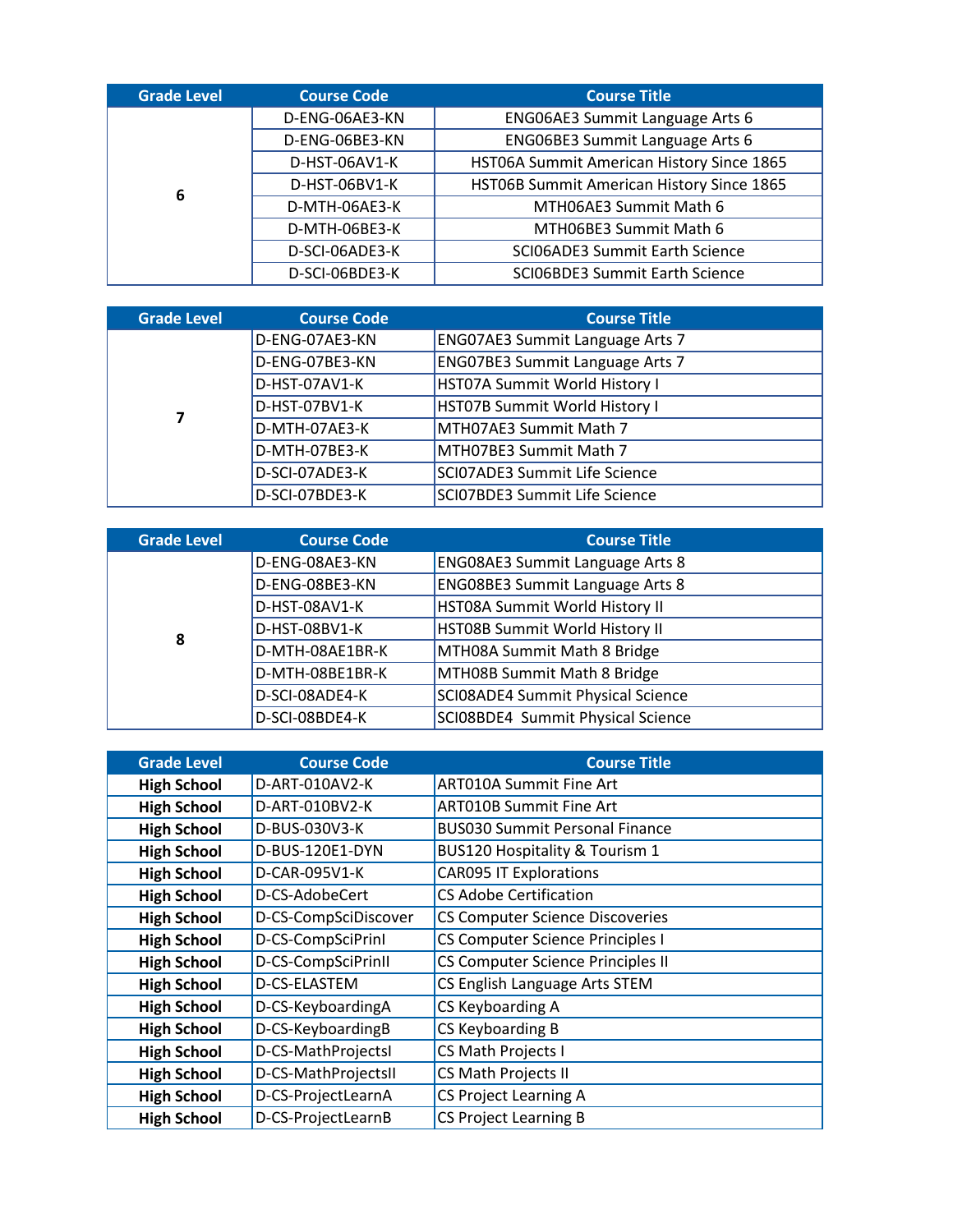| <b>High School</b>                       | D-CS-SENIORPROJECT               | <b>CS Senior Project</b>                                                             |
|------------------------------------------|----------------------------------|--------------------------------------------------------------------------------------|
| <b>High School</b>                       | D-CS-StudentLeadA                | CS Student Leadership A                                                              |
| <b>High School</b>                       | D-CS-StudentLeadB                | CS Student Leadership B                                                              |
| <b>High School</b>                       | D-CS-WORKEXPRNCE                 | CS Work Experience                                                                   |
| <b>High School</b>                       | D-ENG-020V2-K                    | <b>ENG020 Summit Public Speaking</b>                                                 |
| <b>High School</b>                       | D-ENG-030AV2-AVT                 | <b>ENG030A-AVT Summit Creative Writing</b>                                           |
| <b>High School</b>                       | D-ENG-108AE2-KN                  | ENG108AE2 Summit English 9                                                           |
| <b>High School</b>                       | D-ENG-108BE2-KN                  | ENG108BE2 Summit English 9                                                           |
| <b>High School</b>                       | D-ENG-208AE2-KN                  | ENG208AE2 Summit English 10                                                          |
| <b>High School</b>                       | D-ENG-208BE2-KN                  | ENG208BE2 Summit English 10                                                          |
| <b>High School</b>                       | D-ENG-209AE2-KN                  | <b>ENG209AE2 Summit English 10 Honors</b>                                            |
| <b>High School</b>                       | D-ENG-209BE2-KN                  | ENG209BE2 Summit English 10 Honors                                                   |
| <b>High School</b>                       | D-ENG-303AE3-KN                  | <b>ENG303AE3 Summit American Literature</b>                                          |
| <b>High School</b>                       | D-ENG-303BE3-KN                  | <b>ENG303BE3 Summit American Literature</b>                                          |
| <b>High School</b>                       | D-ENG-403AV2-K                   | <b>ENG403A Summit British and World Literature</b>                                   |
| <b>High School</b>                       | D-ENG-403BV2-K                   | <b>ENG403B Summit British and World Literature</b>                                   |
| <b>High School</b>                       | D-HST-010V2-APL                  | HST010-APL Anthropology                                                              |
| <b>High School</b>                       | D-HST-020V2-AVT                  | HST020-AVT Psychology                                                                |
| <b>High School</b>                       | D-HST-060V1-DYN                  | HST060-DYN Sociology I                                                               |
| <b>High School</b>                       | D-HST-061V1-DYN                  | HST061-DYN Sociology II                                                              |
| <b>High School</b>                       | D-HST-303AV2-K                   | HST303A Summit US History                                                            |
| <b>High School</b>                       | D-HST-303BV2-K                   | HST303B Summit US History                                                            |
| <b>High School</b>                       | D-HST-403AV2ID-K                 | HST403A Summit US Government and Politics ID                                         |
| <b>High School</b>                       | D-HST-403BV2ID-K                 | HST403B Summit US Government and Politics ID                                         |
| <b>High School</b>                       | D-HST-413V2-K                    | HST413 Summit US and Global Economics                                                |
| <b>High School</b>                       | D-HST-500AV3-A                   | HST500A AP(R) US History                                                             |
| <b>High School</b>                       | D-HST-500BV3-A                   | HST500B AP(R) US History                                                             |
| <b>High School</b>                       | D-HST-510V2-CEN                  | HST510-CEN AP(R) US Government and Politics                                          |
| <b>High School</b>                       | D-HST-530E3-CEN                  | HST530E3 AP(R) Microeconomics                                                        |
| <b>High School</b>                       | D-MTH-148AV2-K                   | MTH148A Summit Integrated Mathematics I                                              |
| <b>High School</b>                       | D-MTH-148BV2-K                   | MTH148B Summit Integrated Mathematics I                                              |
| <b>High School</b>                       | D-MTH-248AV2-K                   | MTH248A Summit Integrated Mathematics II<br>MTH248B Summit Integrated Mathematics II |
| <b>High School</b><br><b>High School</b> | D-MTH-248BV2-K<br>D-MTH-308AV1-K | MTH308A Summit Algebra 2                                                             |
| <b>High School</b>                       | D-MTH-308BV1-K                   | MTH308B Summit Algebra 2                                                             |
| <b>High School</b>                       | D-MTH-403AV2-K                   | MTH403A Summit Pre-Calculus/Trigonometry                                             |
| <b>High School</b>                       | D-MTH-403BV2-K                   | MTH403B Summit Pre-Calculus/Trigonometry                                             |
| <b>High School</b>                       | D-MTH-500AE3-A                   | MTH500AE3 AP(R) Calculus AB                                                          |
| <b>High School</b>                       | D-MTH-500BE3-A                   | MTH500BE3 AP(R) Calculus AB                                                          |
| <b>High School</b>                       | D-OTH-010V2-K                    | OTH010 Summit Skills for Health                                                      |
| <b>High School</b>                       | D-OTH-020AV2-K                   | OTH020A Summit Physical Education                                                    |
| <b>High School</b>                       | D-OTH-020BV2-K                   | OTH020B Summit Physical Education                                                    |
| <b>High School</b>                       | D-OTH-036V1-DYN                  | OTH036-DYN Gothic Literature                                                         |
| <b>High School</b>                       | D-SCI-010V3-K                    | SCI010 Summit Environmental Science                                                  |
| <b>High School</b>                       | D-SCI-020E1-DYN                  | SCI020 Astronomy 1                                                                   |
| <b>High School</b>                       | D-SCI-021E1-DYN                  | SCI021 Astronomy 2                                                                   |
| <b>High School</b>                       | D-SCI-030E2-K                    | SCI030E2 Forensic Science                                                            |
|                                          |                                  |                                                                                      |